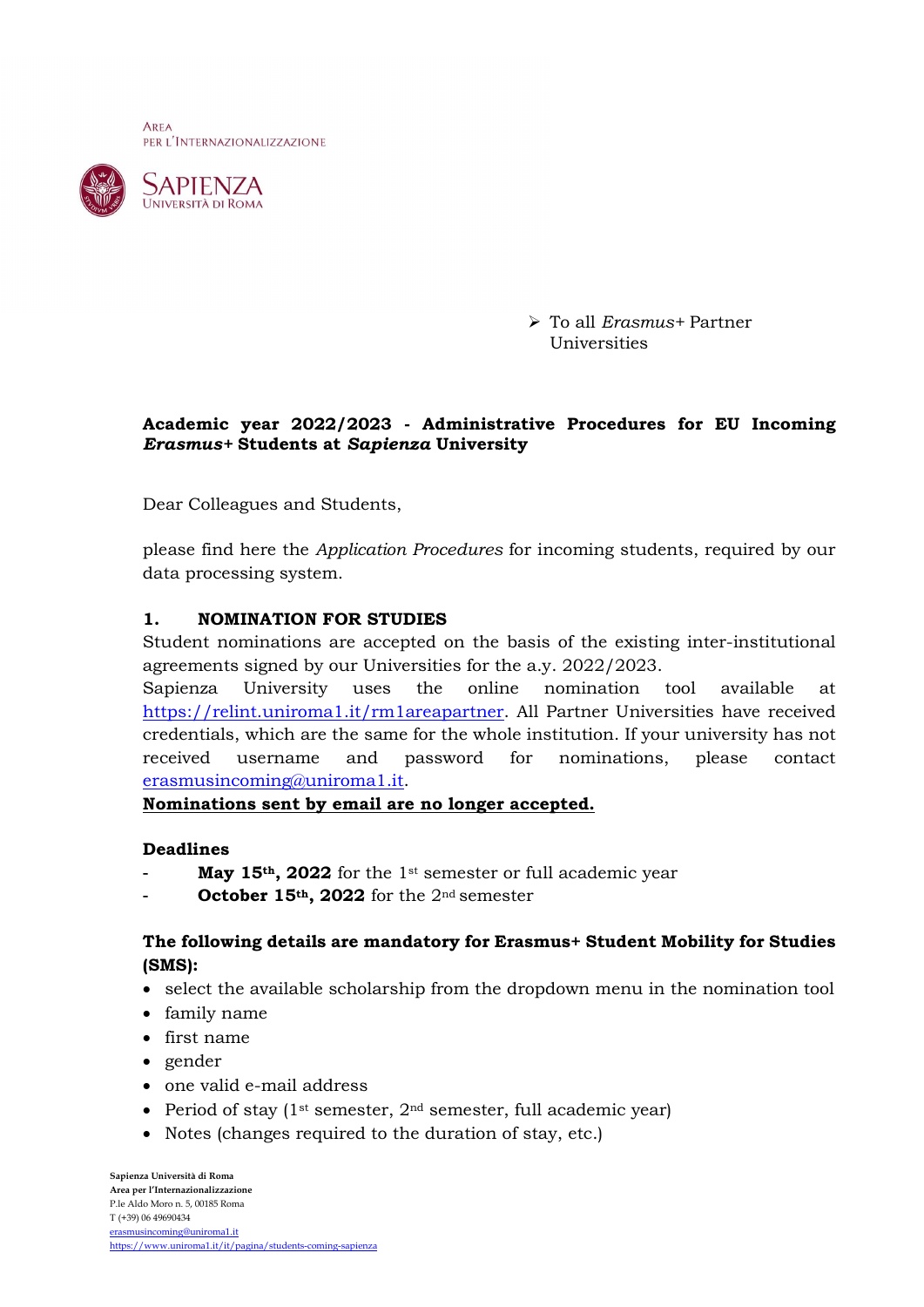

Please note that if you intend to send one or more additional students or to modify the period of study (i.e. number of months) of the inter-institutional agreement, you should send your request to  $\frac{erasmusioning@union1.it}$ . The office will submit your request to the hosting Faculty and will reply to you as soon as possible.

## LANGUAGE REQUIREMENTS

Candidates are not required to provide any official certificate stating the Italian/English language competence. Students are strongly recommended to have no less than an **intermediate** level of Italian/English to make the most of their stay and make daily life in Rome easier and more enjoyable.

## 2. NOMINATION FOR TRAINEESHIP

Students nominated for traineeship are requested to submit a traineeship proposal directly to the department/laboratory/Faculty/structure at Sapienza University they are interested in. Only after receiving the Sapienza official approval, the Home University can send the official nomination.

The list of nominated students must be sent to erasmusincoming@uniroma1.it (Erasmus+ Office).

#### Deadlines

May 15<sup>th</sup>, 2022 for the 1<sup>st</sup> semester or full academic year

October 15<sup>th</sup>, 2022 for the 2<sup>nd</sup> semester

If you select students after these dates, please, contact us because deadlines for trainees can be extended.

## The following details are mandatory for Erasmus+ Student Mobility for Traineeship (SMP)

- Erasmus University code (ex. E MADRID03, TR ISTANBU07 etc.)
- family name
- first name
- gender
- one valid e-mail address
- Receiving department/laboratory/Faculty/structure at Sapienza University
- Planned period of stay: from... [day/month/year] to... [day/month/year]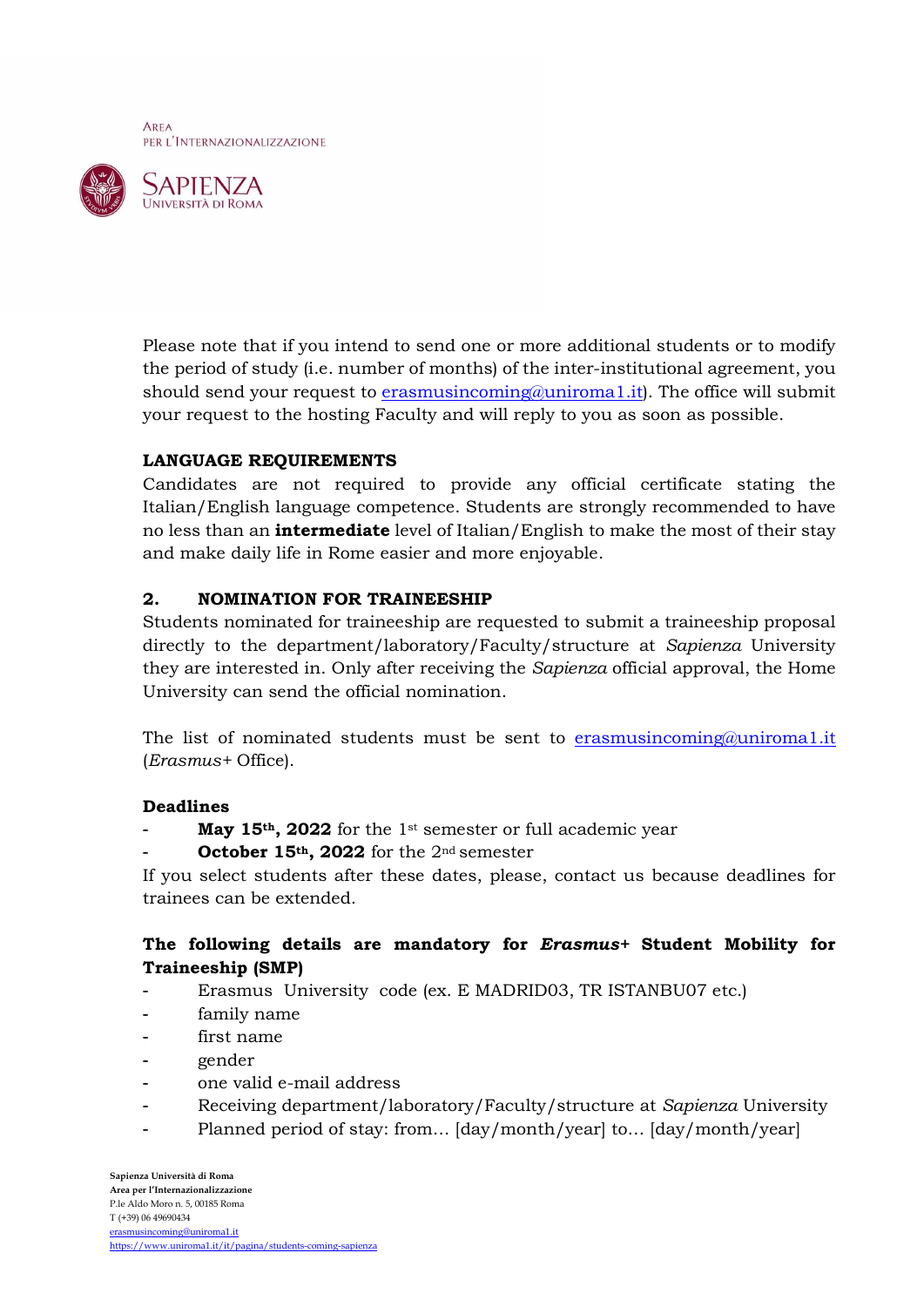

## LANGUAGE REQUIREMENTS

Students coming for traineeship are strongly recommended to have an intermediate level of Italian/English, according to the hosting department needs.

# 3. APPLICATION PROCESS FOR INCOMING STUDENTS (both for Study and for Traineeship)

## ON LINE APPLICATION FORM

Students will receive, by e-mail, a login code to the online Application Form. The application page will be active for one month: students, therefore, will have 30 days to fill in their online Application Form.

After saving and printing the online Application Form, a registration number (*matricola*) is generated: this number will be **completely** active once students arrive in Rome and register at the Erasmus Office of their receiving Faculty (https://www.uniroma1.it/en/pagina/referenti-amministrativi-erasmus-difacolta-raef).

## Application deadlines

A copy of the Application Form together with the student's Learning Agreement for Study or Traineeship and a copy of the latest Transcript of Records must be scanned and uploaded on the Erasmus+ Student Personal Page at https://relint.uniroma1.it/ppincoming/login.aspx.

The above-mentioned documents should be signed by the Erasmus Coordinators at the Home Institution and uploaded on the Erasmus+ Student Personal Page by:

#### For Erasmus Students for Studies (SMS)

**June 15th, 2022** for students coming for the 1<sup>st</sup> semester or full academic year

November 15<sup>th</sup>, 2022 for students coming in the 2<sup>nd</sup> semester

#### For Erasmus Students for Traineeship (SMP)

July 15<sup>th</sup>, 2022 for students coming for the 1<sup>st</sup> semester or full academic year

December 15<sup>th</sup>, 2022 for students coming in the 2<sup>nd</sup> semester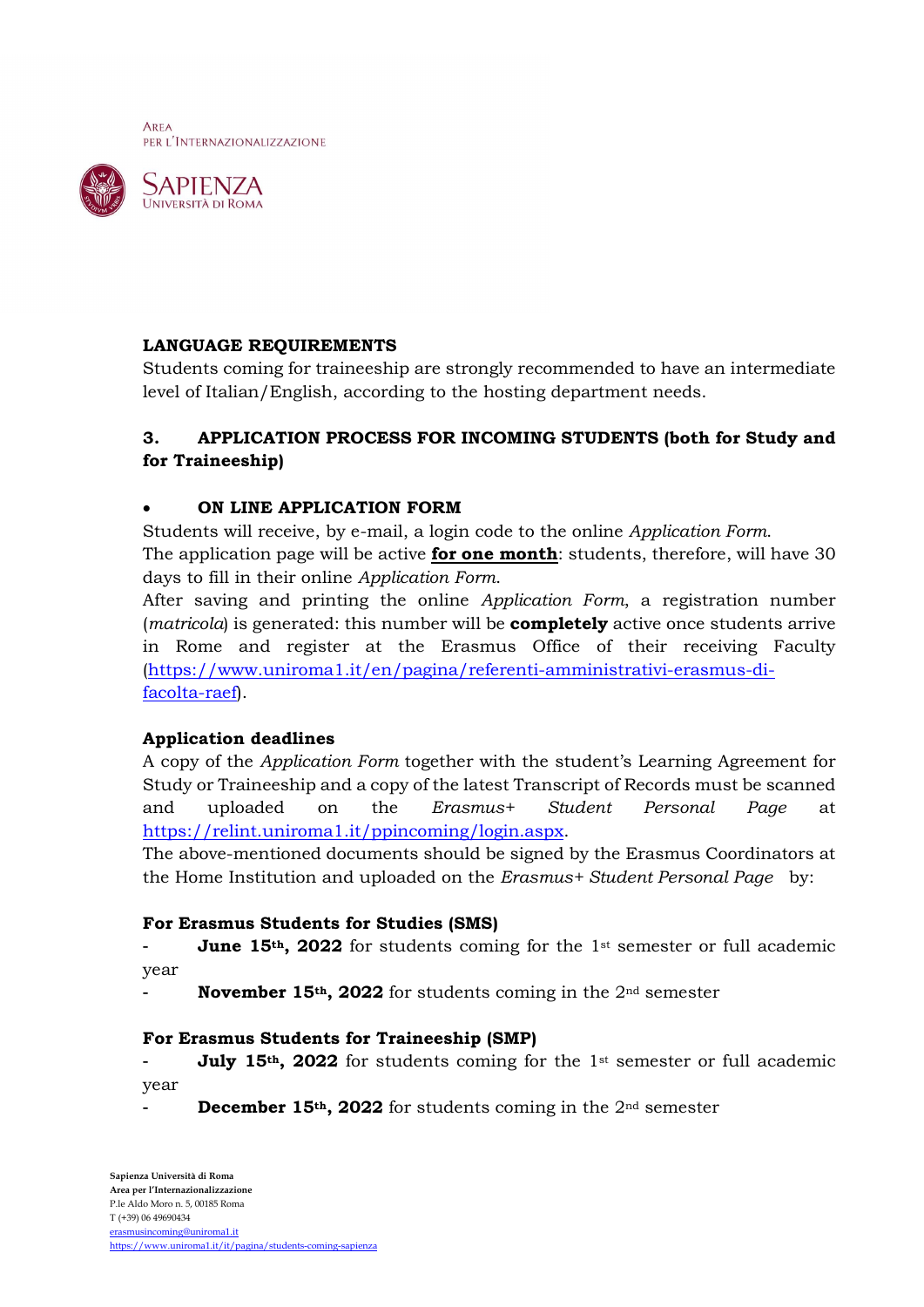

## ENROLMENT IN ITALIAN LANGUAGE COURSES

Sapienza University facilitates students in the language learning process by offering one Italian language course (free of charge) to each Erasmus candidate.

In order to enrol in Sapienza Italian language courses, incoming Erasmus+ students have to fill in the proper section of the online Application Form by the application deadlines. Further information will be sent to students directly from the CLA, Sapienza Language Centre, https://web.uniroma1.it/cla/.

#### Late registrations to Italian language courses will not be accepted.

Please, note that Sapienza University also organizes intensive language courses before the beginning of each semester, to support students in the learning process upon arrival. Intensive courses are strongly recommended to students with a lower level of Italian knowledge.

## REGISTRATION AT SAPIENZA UNIVERSITY

Once in Rome, it is **mandatory** to get in contact with the *Erasmus* + Office of your receiving Faculty **writing** to: https://www.uniroma1.it/en/pagina/referentiamministrativi-erasmus-di-facolta-raef in order to complete the registration process.

## ACADEMIC CALENDAR

The academic year at Sapienza officially starts on October 1st and ends on October 31st of the following year (https://www.uniroma1.it/en/pagina/academiccalendar).

However, the course schedule varies from faculty to faculty: students are strongly suggested to request the specific academic calendar to the administrative office of their receiving faculty (https://www.uniroma1.it/en/pagina/referentiamministrativi-erasmus-di-facolta-raef).

Examinations are usually held in winter (January and February), summer (June and July), and autumn (September and October).

In order to get information on programmes (timetables, exams, syllabus, etc.) we suggest students to visit the course catalogue (https://corsidilaurea.uniroma1.it/en).